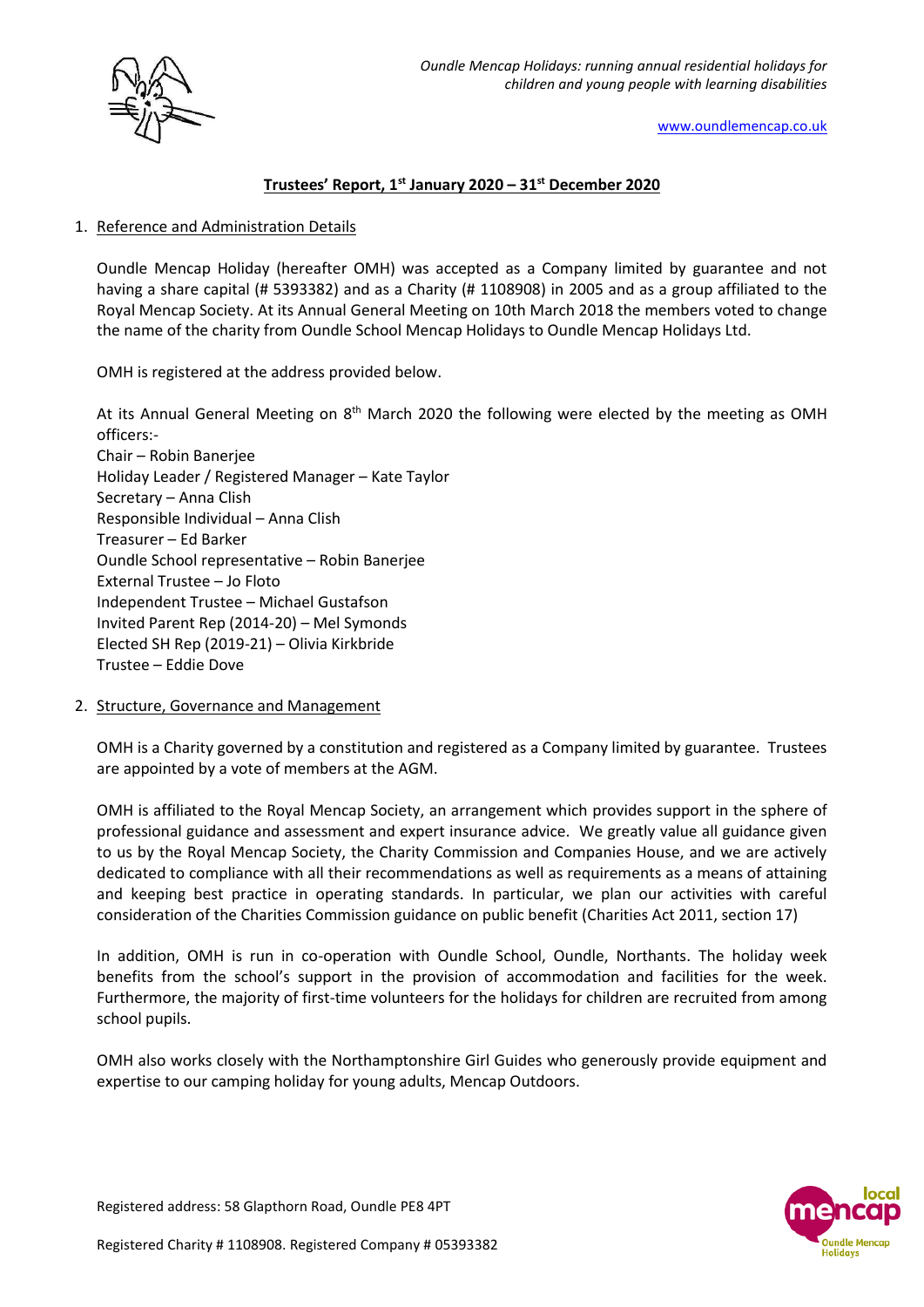

## 3. Objectives and Activities

## The objectives of OMH are

the relief of people with a learning disability in particular by the provision of help and support for them and for their families, dependants and carers, and to promote awareness of learning disabilities for the public benefit; and

 to provide or assist in the provision of facilities for the recreation or other leisure time occupation for people who have need thereof by reason of learning disability with the object of improving their conditions of life.

NB: "learning disability" means any developmental disability of the mind and any associated condition howsoever caused and whether mild, moderate or severe.

The activities carried out in pursuit of these objectives are

- recruitment of young people to take part in week-long residential holidays for children and young people with learning disabilities
- the organisation and running of the holidays for children and young people with learning disabilities

and since 2012:

- recruitment of young people to take part in a long-weekend camping holiday for young adults with learning disabilities
- the organization and running of the camping holiday(s) for adults with learning disabilities

#### and consequently

- provision of new experiences to children and young people with learning disabilities
- a period of respite for parents, caregivers and siblings of these children and young people
- a new and beneficial experience, learning about disability and charity, for young volunteers

#### 4. Achievements and Performance: OMH Mencap Outdoors 2020

Due to the COVID-19 pandemic, OMH were unable to offer a holiday this year.

#### 5. Achievements and Performance: OSMH Summer Holiday 2020

Due to the COVID-19 pandemic, OMH were unable to offer a holiday this year.

#### 6. Achievements and performance: other Activities

Despite much of 2020 being affected by COVID 19 restrictions Kate Taylor and Anna Clish underwent Designated Safeguarding Officer training in February and the registered manager Kate Taylor, Gabriella Kirk and Claire Huntingdon undertook a Safety Intervention (formerly MAPPA) refresher course for instructors. Several members of the senior team were able to access online Safety Intervention training. The management team maintained contact with families by coordinating video messages to be sent to holiday makers and their families. Campers shared with each other photographs of their lockdown activities.

7. Financial Review